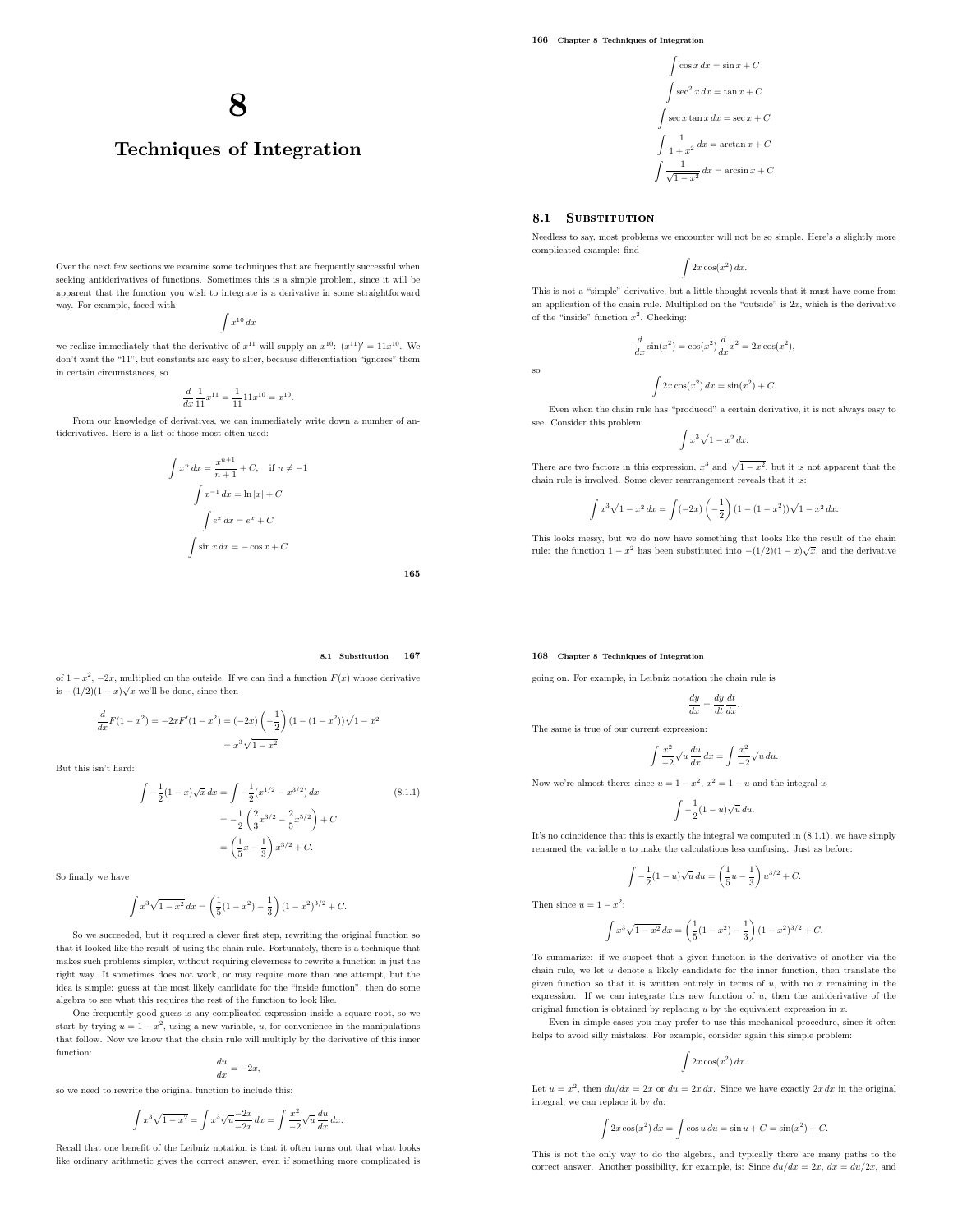$\Box$ 

 $\overline{a}$ 

then the integral becomes

Now

Z

$$
2x\cos(x^2) dx = \int 2x\cos u \frac{du}{2x} = \int \cos u \, du.
$$

The important thing to remember is that you must eliminate all instances of the original variable x.

**EXAMPLE 8.1.1** Evaluate  $\int (ax+b)^n dx$ , assuming that a and b are constants,  $a \neq 0$ , and *n* is a positive integer. We let  $u = ax + b$  so  $du = a dx$  or  $dx = du/a$ . Then

$$
\int (ax+b)^n dx = \int \frac{1}{a}u^n du = \frac{1}{a(n+1)}u^{n+1} + C = \frac{1}{a(n+1)}(ax+b)^{n+1} + C.
$$

**EXAMPLE 8.1.2** Evaluate  $\int \sin(ax+b) dx$ , assuming that a and b are constants and  $a \neq 0$ . Again we let  $u = ax + b$  so  $du = a dx$  or  $dx = du/a$ . Then

$$
\int \sin(ax+b) \, dx = \int \frac{1}{a} \sin u \, du = \frac{1}{a} (-\cos u) + C = -\frac{1}{a} \cos(ax+b) + C.
$$

**EXAMPLE 8.1.3** Evaluate  $\int_0^4 x \sin(x^2) dx$ . First we compute the antiderivative, then valuate the definite integral. Let  $u = x^2$  so  $du = 2x dx$  or  $x dx = du/2$ . Then

$$
\int x \sin(x^2) dx = \int \frac{1}{2} \sin u du = \frac{1}{2} (-\cos u) + C = -\frac{1}{2} \cos(x^2) + C.
$$

 $\int_{2}^{4} x \sin(x^{2}) dx = -\frac{1}{2}$  $\frac{1}{2}\cos(x^2)$  $\begin{array}{ccc} \n\sqrt{2} & 2 & 2 \\
\end{array}$  A somewhat neater alternative to this method is to change the original limits to match  $\frac{1}{2} = -\frac{1}{2}$  $\frac{1}{2}\cos(16) + \frac{1}{2}\cos(4).$ the variable u. Since  $u = x^2$ , when  $x = 2$ ,  $u = 4$ , and when  $x = 4$ ,  $u = 16$ . So we can do this:

$$
\int_2^4 x \sin(x^2) dx = \int_4^{16} \frac{1}{2} \sin u du = -\frac{1}{2} (\cos u) \Big|_4^{16} = -\frac{1}{2} \cos(16) + \frac{1}{2} \cos(4).
$$
  
An incorrect, and dangerous, alternative is something like this:

 $\int_0^4$  $\int_{2}^{4} x \sin(x^2) dx = \int_{2}^{4}$ 2 1  $\frac{1}{2}\sin u \, du = -\frac{1}{2}$  $\frac{1}{2} \cos(u)$ 4  $\frac{1}{2} = -\frac{1}{2}$  $\frac{1}{2}\cos(x^2)$ 4  $\frac{1}{2} = -\frac{1}{2}$  $\frac{1}{2}\cos(16) + \frac{1}{2}\cos(4).$ This is incorrect because  $\int_2^4$ 1

 $\frac{1}{2}$  sin *u du* means that *u* takes on values between 2 and 4, which is wrong. It is dangerous, because it is very easy to get to the point  $-\frac{1}{2}$  $\frac{1}{2} \cos(u)$ 4 2 and forget

#### 8.2 Powers of sine and cosine 171

 $\overline{a}$ 

### 8.2 POWERS OF SINE AND COSINE

Functions consisting of products of the sine and cosine can be integrated by using substitution and trigonometric identities. These can sometimes be tedious, but the technique is straightforward. Some examples will suffice to explain the approach.

**EXAMPLE 8.2.1** Evaluate  $\int \sin^5 x \, dx$ . Rewrite the function:

$$
\int \sin^5 x \, dx = \int \sin x \sin^4 x \, dx = \int \sin x (\sin^2 x)^2 \, dx = \int \sin x (1 - \cos^2 x)^2 \, dx.
$$

Now use  $u = \cos x$ ,  $du = -\sin x dx$ :

$$
\int \sin x (1 - \cos^2 x)^2 dx = \int -(1 - u^2)^2 du
$$
  
= 
$$
\int -(1 - 2u^2 + u^4) du
$$
  
= 
$$
-u + \frac{2}{3}u^3 - \frac{1}{5}u^5 + C
$$
  
= 
$$
-\cos x + \frac{2}{3}\cos^3 x - \frac{1}{5}\cos^5 x + C.
$$

**EXAMPLE 8.2.2** Evaluate  $\int \sin^6 x \, dx$ . Use  $\sin^2 x = (1 - \cos(2x))/2$  to rewrite the function:

$$
\int \sin^6 x \, dx = \int (\sin^2 x)^3 \, dx = \int \frac{(1 - \cos 2x)^3}{8} \, dx
$$

$$
= \frac{1}{8} \int 1 - 3 \cos 2x + 3 \cos^2 2x - \cos^3 2x \, dx.
$$

Now we have four integrals to evaluate:

 $\int 1 dx = x$ 

Z

$$
-3\cos 2x \, dx = -\frac{3}{2}\sin 2x
$$

### 170 Chapter 8 Techniques of Integration

to substitute  $x^2$  back in for u, thus getting the incorrect answer  $-\frac{1}{2}$  $\frac{1}{2}\cos(4) + \frac{1}{2}\cos(2)$ . A somewhat clumsy, but acceptable, alternative is something like this:

$$
\int_{2}^{4} x \sin(x^{2}) dx = \int_{x=2}^{x=4} \frac{1}{2} \sin u du = -\frac{1}{2} \cos(u) \Big|_{x=2}^{x=4} = -\frac{1}{2} \cos(x^{2}) \Big|_{2}^{4} = -\frac{\cos(16)}{2} + \frac{\cos(4)}{2}.
$$

**EXAMPLE 8.1.4** Evaluate  $\int_{1/4}^{1/2}$  $\frac{\cos(\pi t)}{\sin^2(\pi t)} dt$ . Let  $u = \sin(\pi t)$  so  $du = \pi \cos(\pi t) dt$  or  $du/\pi = \cos(\pi t) dt$ . We change the limits to  $\sin(\pi/4) = \sqrt{2}/2$  and  $\sin(\pi/2) = 1$ . Then

$$
\int_{1/4}^{1/2} \frac{\cos(\pi t)}{\sin^2(\pi t)} dt = \int_{\sqrt{2}/2}^1 \frac{1}{\pi} \frac{1}{u^2} du = \int_{\sqrt{2}/2}^1 \frac{1}{\pi} u^{-2} du = \left. \frac{1}{\pi} \frac{u^{-1}}{-1} \right|_{\sqrt{2}/2}^1 = -\frac{1}{\pi} + \frac{\sqrt{2}}{\pi}
$$

.

 $\Box$ 

 $\Box$ 

 $\Box$ 

### Exercises 8.1.

Find the antiderivatives or evaluate the definite integral in each problem.

1. 
$$
\int (1-t)^9 dt \Rightarrow
$$
  
\n2.  $\int (x^2 + 1)^2 dx \Rightarrow$   
\n3.  $\int x(x^2 + 1)^{100} dx \Rightarrow$   
\n4.  $\int \frac{1}{\sqrt[3]{1-5t}} dt \Rightarrow$   
\n5.  $\int \sin^3 x \cos x dx \Rightarrow$   
\n6.  $\int x \sqrt{100-x^2} dx \Rightarrow$   
\n7.  $\int \frac{x^2}{\sqrt{1-x^3}} dx \Rightarrow$   
\n8.  $\int \cos(\pi t) \cos(\sin(\pi t)) dt \Rightarrow$   
\n9.  $\int \frac{\sin x}{\cos^2 x} dx \Rightarrow$   
\n10.  $\int \tan x dx \Rightarrow$   
\n11.  $\int_0^{\pi} \sin^5(3x) \cos(3x) dx \Rightarrow$   
\n12.  $\int \sec^2 x \tan x dx \Rightarrow$   
\n13.  $\int_0^{\sqrt{\pi}/2} x \sec^2(x^2) \tan(x^2) dx \Rightarrow$   
\n14.  $\int \frac{\sin(\tan x)}{\cos^2 x} dx \Rightarrow$   
\n15.  $\int_3^4 \frac{1}{(3x-7)^2} dx \Rightarrow$   
\n16.  $\int_0^{\pi/6} (\cos^2 x - \sin^2 x) dx \Rightarrow$   
\n17.  $\int \frac{6x}{(x^2-7)^{1/9}} dx \Rightarrow$   
\n18.  $\int_{-1}^{1} (2x^3 - 1)(x^4 - 2x)^6 dx \Rightarrow$   
\n19.  $\int_{-1}^{1} \sin^7 x dx \Rightarrow$   
\n20.  $\int f(x) f'(x) dx \Rightarrow$ 

### 172 Chapter 8 Techniques of Integration

are easy. The  $\cos^3 2x$  integral is like the previous example:

$$
\int -\cos^3 2x \, dx = \int -\cos 2x \cos^2 2x \, dx
$$

$$
= \int -\cos 2x (1 - \sin^2 2x) \, dx
$$

$$
= \int -\frac{1}{2} (1 - u^2) \, du
$$

$$
= -\frac{1}{2} \left( u - \frac{u^3}{3} \right)
$$

$$
= -\frac{1}{2} \left( \sin 2x - \frac{\sin^3 2x}{3} \right).
$$

And finally we use another trigonometric identity,  $\cos^2 x = (1 + \cos(2x))/2$ :

$$
\int 3\cos^2 2x \, dx = 3 \int \frac{1 + \cos 4x}{2} \, dx = \frac{3}{2} \left( x + \frac{\sin 4x}{4} \right).
$$
  
long last we get  

$$
\int \sin^6 x \, dx = \frac{x}{8} - \frac{3}{16} \sin 2x - \frac{1}{16} \left( \sin 2x - \frac{\sin^3 2x}{3} \right) + \frac{3}{16} \left( x + \frac{\sin 4x}{4} \right) + C.
$$

**EXAMPLE 8.2.3** Evaluate  $\int \sin^2 x \cos^2 x \, dx$ . Use the formulas  $\sin^2 x = (1 - \cos(2x))/2$ and  $\cos^2 x = (1 + \cos(2x))/2$  to get:

$$
\sin^2 x \cos^2 x \, dx = \int \frac{1 - \cos(2x)}{2} \cdot \frac{1 + \cos(2x)}{2} \, dx.
$$

The remainder is left as an exercise.

Z

Exercises 8.2.

So at

Find the antiderivatives. 1.  $\int \sin^2 x \, dx \Rightarrow$  2.

- 3.  $\int \sin^4 x \, dx \Rightarrow$  4.  $\cos^2 x \sin^3 x dx \Rightarrow$ 5.  $\int \cos^3 x \, dx \Rightarrow$  6.  $\sin^2 x \cos^2 x dx \Rightarrow$
- 7.  $\int \cos^3 x \sin^2 x \, dx \Rightarrow$  8.  $\sin x (\cos x)^{3/2} dx \Rightarrow$
- 9.  $\int \sec^2 x \csc^2 x \, dx \Rightarrow$  10.
	- $\tan^3 x \sec x \, dx \Rightarrow$

 $\sin^3 x \, dx \Rightarrow$ 

and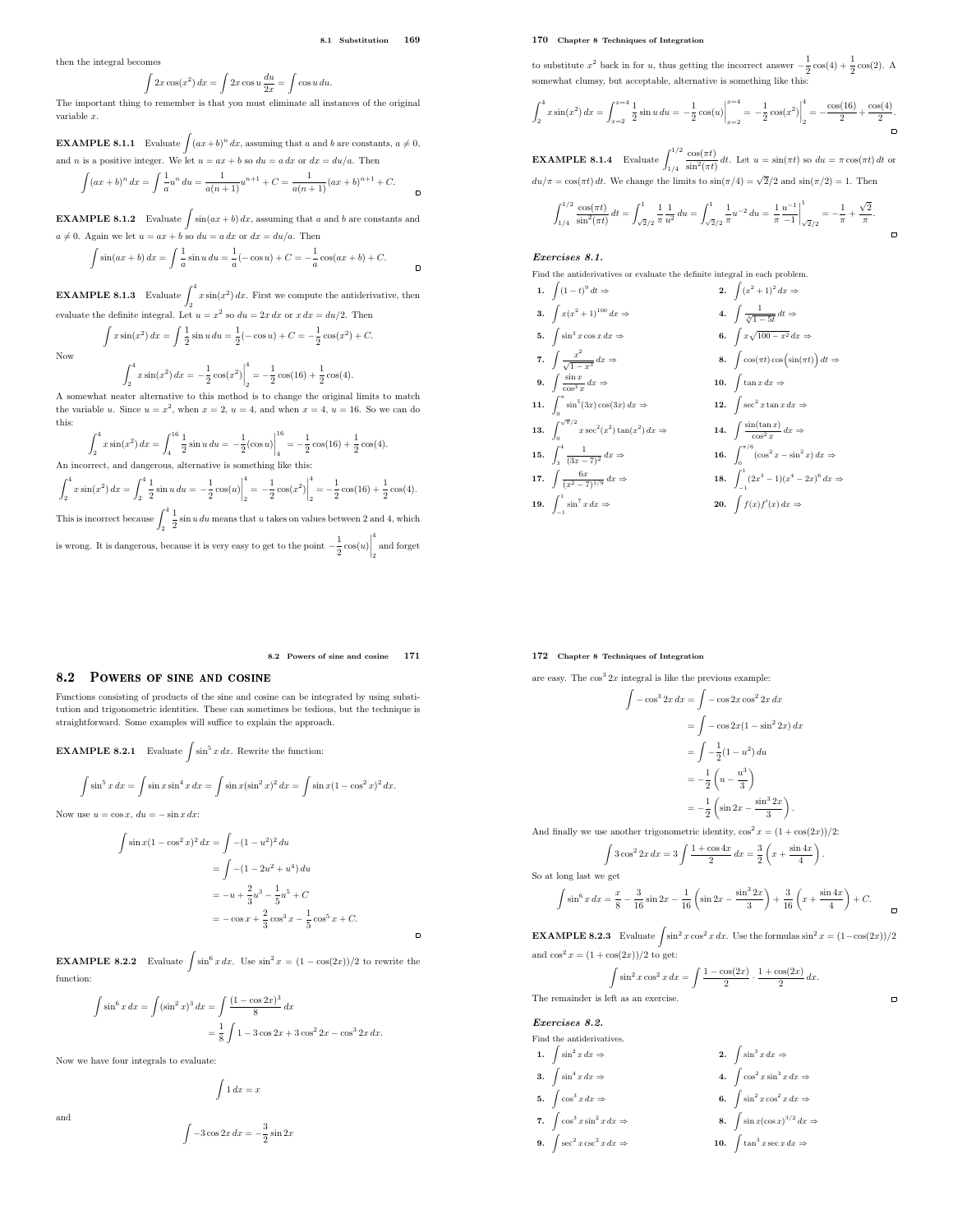### 8.3 TRIGONOMETRIC SUBSTITUTIONS

So far we have seen that it sometimes helps to replace a subexpression of a function by a single variable. Occasionally it can help to replace the original variable by something more complicated. This seems like a "reverse" substitution, but it is really no different in principle than ordinary substitution.

**EXAMPLE 8.3.1** Evaluate 
$$
\int \sqrt{1 - x^2} dx
$$
. Let  $x = \sin u$  so  $dx = \cos u du$ . Then  

$$
\int \sqrt{1 - x^2} dx = \int \sqrt{1 - \sin^2 u} \cos u du = \int \sqrt{\cos^2 u} \cos u du.
$$

We would like to replace  $\sqrt{\cos^2 u}$  by  $\cos u$ , but this is valid only if  $\cos u$  is positive, since  $\sqrt{\cos^2 u}$  is positive. Consider again the substitution  $x = \sin u$ . We could just as well think of this as  $u = \arcsin x$ . If we do, then by the definition of the arcsine,  $-\pi/2 \le u \le \pi/2$ , so  $\cos u > 0$ . Then we continue:

$$
\int \sqrt{\cos^2 u} \cos u \, du = \int \cos^2 u \, du = \int \frac{1 + \cos 2u}{2} \, du = \frac{u}{2} + \frac{\sin 2u}{4} + C
$$

$$
= \frac{\arcsin x}{2} + \frac{\sin(2 \arcsin x)}{4} + C.
$$

This is a perfectly good answer, though the term  $sin(2 arcsin x)$  is a bit unpleasant. It is possible to simplify this. Using the identity  $\sin 2x = 2 \sin x \cos x$ , we can write  $\sin 2u =$  $2 \sin u \cos u = 2 \sin(\arcsin x) \sqrt{1 - \sin^2 u} = 2x \sqrt{1 - \sin^2(\arcsin x)} = 2x \sqrt{1 - x^2}$ . Then the full antiderivative is

$$
\frac{\arcsin x}{2} + \frac{2x\sqrt{1-x^2}}{4} = \frac{\arcsin x}{2} + \frac{x\sqrt{1-x^2}}{2} + C.
$$

This type of substitution is usually indicated when the function you wish to integrate contains a polynomial expression that might allow you to use the fundamental identity  $\sin^2 x + \cos^2 x = 1$  in one of three forms:

$$
\cos^2 x = 1 - \sin^2 x \qquad \sec^2 x = 1 + \tan^2 x \qquad \tan^2 x = \sec^2 x - 1.
$$

If your function contains  $1-x^2$ , as in the example above, try  $x = \sin u$ ; if it contains  $1+x^2$ try  $x = \tan u$ ; and if it contains  $x^2 - 1$ , try  $x = \sec u$ . Sometimes you will need to try something a bit different to handle constants other than one.

### 174 Chapter 8 Techniques of Integration

**EXAMPLE 8.3.2** Evaluate  $\int \sqrt{4 - 9x^2} dx$ . We start by rewriting this so that it looks more like the previous example:

$$
\int \sqrt{4 - 9x^2} \, dx = \int \sqrt{4(1 - (3x/2)^2)} \, dx = \int 2\sqrt{1 - (3x/2)^2} \, dx.
$$

Now let  $3x/2 = \sin u$  so  $(3/2) dx = \cos u du$  or  $dx = (2/3) \cos u du$ . Then

$$
\int 2\sqrt{1 - (3x/2)^2} \, dx = \int 2\sqrt{1 - \sin^2 u} \, (2/3) \cos u \, du = \frac{4}{3} \int \cos^2 u \, du
$$

$$
= \frac{4u}{6} + \frac{4 \sin 2u}{12} + C
$$

$$
= \frac{2 \arcsin(3x/2)}{3} + \frac{2 \sin u \cos u}{3} + C
$$

$$
= \frac{2 \arcsin(3x/2)}{3} + \frac{2 \sin\left(\arcsin(3x/2)\right) \cos\left(\arcsin(3x/2)\right)}{3} + C
$$

$$
= \frac{2 \arcsin(3x/2)}{3} + \frac{2(3x/2)\sqrt{1 - (3x/2)^2}}{3} + C
$$

$$
= \frac{2 \arcsin(3x/2)}{3} + \frac{x\sqrt{4 - 9x^2}}{2} + C,
$$

using some of the work from example 8.3.1.

# **EXAMPLE 8.3.3** Evaluate  $\int \sqrt{1 + x^2} dx$ . Let  $x = \tan u$ ,  $dx = \sec^2 u du$ , so

$$
\int \sqrt{1+x^2} \, dx = \int \sqrt{1+\tan^2 u} \sec^2 u \, du = \int \sqrt{\sec^2 u} \sec^2 u \, du.
$$

 $\overline{a}$ 

Since  $u = \arctan(x)$ ,  $-\pi/2 \le u \le \pi/2$  and sec  $u \ge 0$ , so  $\sqrt{\sec^2 u} = \sec u$ . Then

$$
\int \sqrt{\sec^2 u} \sec^2 u \, du = \int \sec^3 u \, du.
$$

In problems of this type, two integrals come up frequently:  $\int \sec^3 u \, du$  and  $\int \sec u \, du$ . Both have relatively nice expressions but they are a bit tricky to discover.

### 8.3 Trigonometric Substitutions 175

 $\overline{a}$ 

First we do  $\int \sec u \, du$ , which we will need to compute  $\int \sec^3 u \, du$ :

$$
\begin{aligned} \int \sec u \, du &= \int \sec u \, \frac{\sec u + \tan u}{\sec u + \tan u} \, du \\ &= \int \frac{\sec^2 u + \sec u \tan u}{\sec u + \tan u} \, du. \end{aligned}
$$

Now let  $w = \sec u + \tan u$ ,  $dw = \sec u \tan u + \sec^2 u du$ , exactly the numerator of the function we are integrating. Thus

$$
\int \sec u \, du = \int \frac{\sec^2 u + \sec u \tan u}{\sec u + \tan u} \, du = \int \frac{1}{w} \, dw = \ln |w| + C
$$

$$
= \ln |\sec u + \tan u| + C.
$$

Now for  $\int \sec^3 u \, du$ :

$$
\begin{aligned} \sec^3 u &= \frac{\sec^3 u}{2} + \frac{\sec^3 u}{2} = \frac{\sec^3 u}{2} + \frac{(\tan^2 u + 1)\sec u}{2} \\ &= \frac{\sec^3 u}{2} + \frac{\sec u \tan^2 u}{2} + \frac{\sec u}{2} = \frac{\sec^3 u + \sec u \tan^2 u}{2} + \frac{\sec u}{2}. \end{aligned}
$$

We already know how to integrate  $sec u$ , so we just need the first quotient. This is "simply" a matter of recognizing the product rule in action:

$$
\int \sec^3 u + \sec u \tan^2 u \, du = \sec u \tan u.
$$

So putting these together we get

Z

$$
\int \sec^3 u \, du = \frac{\sec u \tan u}{2} + \frac{\ln|\sec u + \tan u|}{2} + C,
$$

and reverting to the original variable  $x$ :

$$
\int \sqrt{1+x^2} \, dx = \frac{\sec u \tan u}{2} + \frac{\ln|\sec u + \tan u|}{2} + C
$$

$$
= \frac{\sec(\arctan x) \tan(\arctan x)}{2} + \frac{\ln|\sec(\arctan x) + \tan(\arctan x)|}{2} + C
$$

$$
= \frac{x\sqrt{1+x^2}}{2} + \frac{\ln|\sqrt{1+x^2} + x|}{2} + C,
$$

using  $tan(arctan x) = x$  and  $sec(arctan x) = \sqrt{1 + tan^2(arctan x)} = \sqrt{1 + x^2}$ .

176 Chapter 8 Techniques of Integration

Exercises 8.3.

Find the antiderivatives.  
\n1. 
$$
\int \csc x \, dx \Rightarrow
$$
  
\n2.  $\int \csc^3 x \, dx \Rightarrow$   
\n3.  $\int \sqrt{x^2 - 1} \, dx \Rightarrow$   
\n4.  $\int \sqrt{9 + 4x^2} \, dx \Rightarrow$   
\n5.  $\int x\sqrt{1 - x^2} \, dx \Rightarrow$   
\n6.  $\int x^2\sqrt{1 - x^2} \, dx \Rightarrow$   
\n7.  $\int \frac{1}{\sqrt{1 + x^2}} \, dx \Rightarrow$   
\n8.  $\int \sqrt{x^2 + 2x} \, dx \Rightarrow$   
\n9.  $\int \frac{1}{x^2(1 + x^2)} \, dx \Rightarrow$   
\n10.  $\int \frac{x^2}{\sqrt{4x^2 - 1}} \, dx \Rightarrow$   
\n11.  $\int \frac{\sqrt{x}}{\sqrt{1 - x}} \, dx \Rightarrow$   
\n12.  $\int \frac{x^3}{\sqrt{4x^2 - 1}} \, dx \Rightarrow$ 

- 13. Compute  $\int \sqrt{x^2 + 1} dx$ . (Hint: make the substitution  $x = \sinh(u)$  and then use exercise 6 in section  $4.11$ .)
- **14.** Fix  $t > 0$ . The shaded region in the left-hand graph in figure 4.11.2 is bounded by  $y = x \tanh y$ ,  $y = 0$ , and  $x^2 y^2 = 1$ . Prove that twice the area of this region is  $t$ , as claimed in section 4.11.

### 8.4 Integration by Parts

We have already seen that recognizing the product rule can be useful, when we noticed that

$$
\int \sec^3 u + \sec u \tan^2 u \, du = \sec u \tan u.
$$

As with substitution, we do not have to rely on insight or cleverness to discover such antiderivatives; there is a technique that will often help to uncover the product rule. Start with the product rule:

$$
\frac{d}{dx}f(x)g(x) = f'(x)g(x) + f(x)g'(x).
$$

We can rewrite this as

$$
f(x)g(x) = \int f'(x)g(x) dx + \int f(x)g'(x) dx,
$$

and then

 $\blacksquare$ 

 $\int f(x)g'(x) dx = f(x)g(x) - \int f'(x)g(x) dx.$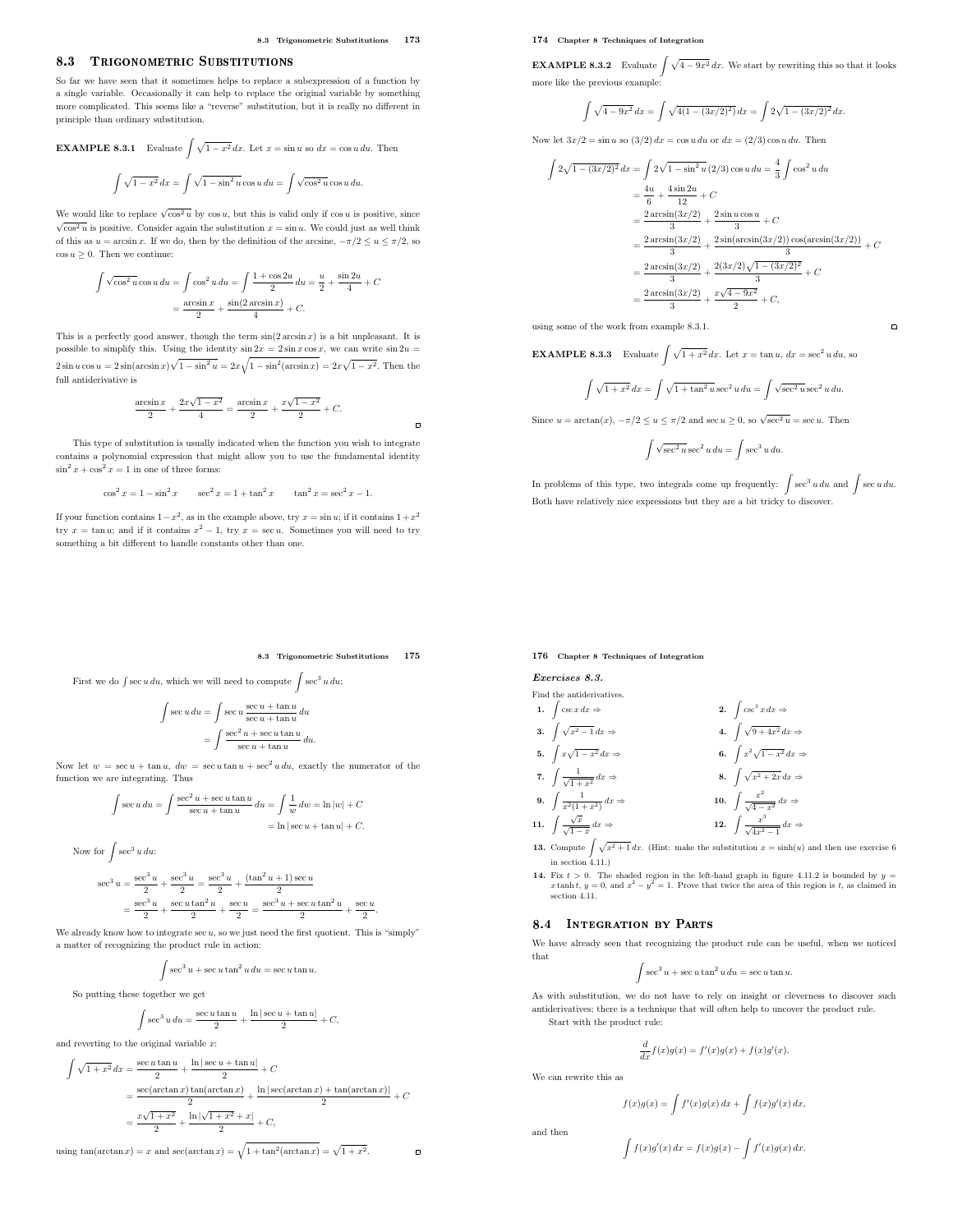$\overline{a}$ 

This may not seem particularly useful at first glance, but it turns out that in many cases we have an integral of the form  $\int f(x)g'(x) dx$ 

but that

$$
\int f'(x)g(x)\,dx
$$

is easier. This technique for turning one integral into another is called integration by **parts**, and is usually written in more compact form. If we let  $u = f(x)$  and  $v = g(x)$  then  $du = f'(x) dx$  and  $dv = g'(x) dx$  and

$$
\int u\,dv=uv-\int v\,du.
$$

To use this technique we need to identify likely candidates for  $u = f(x)$  and  $dv = g'(x) dx$ .

**EXAMPLE 8.4.1** Evaluate  $\int x \ln x \, dx$ . Let  $u = \ln x$  so  $du = 1/x \, dx$ . Then we must let  $dv = x dx$  so  $v = x^2/2$  and

$$
\int x \ln x \, dx = \frac{x^2 \ln x}{2} - \int \frac{x^2}{2} \frac{1}{x} \, dx = \frac{x^2 \ln x}{2} - \int \frac{x}{2} \, dx = \frac{x^2 \ln x}{2} - \frac{x^2}{4} + C.
$$

**EXAMPLE 8.4.2** Evaluate  $\int x \sin x \, dx$ . Let  $u = x$  so  $du = dx$ . Then we must let  $dv = \sin x dx$  so  $v = -\cos x$  and

$$
\int x \sin x \, dx = -x \cos x - \int -\cos x \, dx = -x \cos x + \int \cos x \, dx = -x \cos x + \sin x + C.
$$

**EXAMPLE 8.4.3** Evaluate  $\int \sec^3 x \, dx$ . Of course we already know the answer to this, but we needed to be clever to discover it. Here we'll use the new technique to discover the antiderivative. Let  $u = \sec x$  and  $dv = \sec^2 x dx$ . Then  $du = \sec x \tan x dx$  and  $v = \tan x$ 

### 178 Chapter 8 Techniques of Integration

Z

$$
\quad\text{and}\quad
$$

$$
\sec^3 x \, dx = \sec x \tan x - \int \tan^2 x \sec x \, dx
$$

$$
= \sec x \tan x - \int (\sec^2 x - 1) \sec x \, dx
$$

$$
= \sec x \tan x - \int \sec^3 x \, dx + \int \sec x \, dx.
$$

At first this looks useless—we're right back to  $\int \sec^3 x \, dx$ . But looking more closely:

$$
\int \sec^3 x \, dx = \sec x \tan x - \int \sec^3 x \, dx + \int \sec x \, dx
$$

$$
\int \sec^3 x \, dx + \int \sec^3 x \, dx = \sec x \tan x + \int \sec x \, dx
$$

$$
2 \int \sec^3 x \, dx = \sec x \tan x + \int \sec x \, dx
$$

$$
\int \sec^3 x \, dx = \frac{\sec x \tan x}{2} + \frac{1}{2} \int \sec x \, dx
$$

$$
= \frac{\sec x \tan x}{2} + \frac{\ln|\sec x + \tan x|}{2} + C.
$$

 $\overline{a}$ 

 $\blacksquare$ 

**EXAMPLE 8.4.4** Evaluate  $\int x^2 \sin x \, dx$ . Let  $u = x^2$ ,  $dv = \sin x \, dx$ ; then  $du = 2x \, dx$ and  $v = -\cos x$ . Now  $\int x^2 \sin x \, dx = -x^2 \cos x + \int 2x \cos x \, dx$ . This is better than the

original integral, but we need to do integration by parts again. Let  $u = 2x$ ,  $dv = \cos x dx$ ; then  $du = 2$  and  $v = \sin x$ , and

$$
\int x^2 \sin x \, dx = -x^2 \cos x + \int 2x \cos x \, dx
$$

$$
= -x^2 \cos x + 2x \sin x - \int 2 \sin x \, dx
$$

$$
= -x^2 \cos x + 2x \sin x + 2 \cos x + C.
$$

Such repeated use of integration by parts is fairly common, but it can be a bit tedious to accomplish, and it is easy to make errors, especially sign errors involving the subtraction in the formula. There is a nice tabular method to accomplish the calculation that minimizes the chance for error and speeds up the whole process. We illustrate with the previous example. Here is the table:

### 8.4 Integration by Parts 179



To form the first table, we start with  $u$  at the top of the second column and repeatedly compute the derivative; starting with  $dv$  at the top of the third column, we repeatedly compute the antiderivative. In the first column, we place a "−" in every second row. To form the second table we combine the first and second columns by ignoring the boundary; if you do this by hand, you may simply start with two columns and add a "−" to every second row.

To compute with this second table we begin at the top. Multiply the first entry in column u by the second entry in column dv to get  $-x^2 \cos x$ , and add this to the integral of the product of the second entry in column  $u$  and second entry in column  $dv$ . This gives:

$$
-x^2\cos x + \int 2x\cos x \, dx,
$$

or exactly the result of the first application of integration by parts. Since this integral is not yet easy, we return to the table. Now we multiply twice on the diagonal,  $(x^2)(-\cos x)$ and  $(-2x)(-\sin x)$  and then once straight across,  $(2)(-\sin x)$ , and combine these as

$$
-x^2\cos x + 2x\sin x - \int 2\sin x \, dx,
$$

giving the same result as the second application of integration by parts. While this integral is easy, we may return yet once more to the table. Now multiply three times on the diagonal to get  $(x^2)(-\cos x)$ ,  $(-2x)(-\sin x)$ , and  $(2)(\cos x)$ , and once straight across,  $(0)(\cos x)$ . We combine these as before to get

$$
-x^{2}\cos x + 2x\sin x + 2\cos x + \int 0 dx = -x^{2}\cos x + 2x\sin x + 2\cos x + C.
$$

Typically we would fill in the table one line at a time, until the "straight across" multiplication gives an easy integral. If we can see that the u column will eventually become zero, we can instead fill in the whole table; computing the products as indicated will then give the entire integral, including the "+ $\!C$  ", as above.

180 Chapter 8 Techniques of Integration

Exercises 8.4.

| Find the antiderivatives. |                                           |  |                                             |
|---------------------------|-------------------------------------------|--|---------------------------------------------|
|                           | 1. $\int x \cos x \, dx \Rightarrow$      |  | 2. $\int x^2 \cos x \, dx \Rightarrow$      |
|                           | 3. $\int xe^x dx \Rightarrow$             |  | 4. $\int xe^{x^2} dx \Rightarrow$           |
|                           | 5. $\int \sin^2 x dx \Rightarrow$         |  | 6. $\int \ln x dx \Rightarrow$              |
|                           | 7. $\int x \arctan x \, dx \Rightarrow$   |  | 8. $\int x^3 \sin x \, dx \Rightarrow$      |
|                           | 9. $\int x^3 \cos x \, dx \Rightarrow$    |  | 10. $\int x \sin^2 x dx \Rightarrow$        |
|                           | 11. $\int x \sin x \cos x dx \Rightarrow$ |  | 12. $\int \arctan(\sqrt{x}) dx \Rightarrow$ |
|                           | 13. $\int \sin(\sqrt{x}) dx \Rightarrow$  |  | 14. $\int \sec^2 x \csc^2 x dx$             |

### 8.5 RATIONAL FUNCTIONS

A rational function is a fraction with polynomials in the numerator and denominator. For example,

> x 3  $\frac{x^2}{x^2+x-6}$  $\frac{1}{(x-3)^2}$ x  $^{2}+1$ x  $^{2}-1$ ,

are all rational functions of  $x$ . There is a general technique called "partial fractions" that, in principle, allows us to integrate any rational function. The algebraic steps in the technique are rather cumbersome if the polynomial in the denominator has degree more than 2, and the technique requires that we factor the denominator, something that is not always possible. However, in practice one does not often run across rational functions with high degree polynomials in the denominator for which one has to find the antiderivative function. So we shall explain how to find the antiderivative of a rational function only when the denominator is a quadratic polynomial  $a x^2 + b x + c$ .

We should mention a special type of rational function that we already know how to integrate: If the denominator has the form  $(ax + b)^n$ , the substitution  $u = ax + b$  will always work. The denominator becomes  $u^n$ , and each x in the numerator is replaced by  $(u - b)/a$ , and  $dx = du/a$ . While it may be tedious to complete the integration if the numerator has high degree, it is merely a matter of algebra.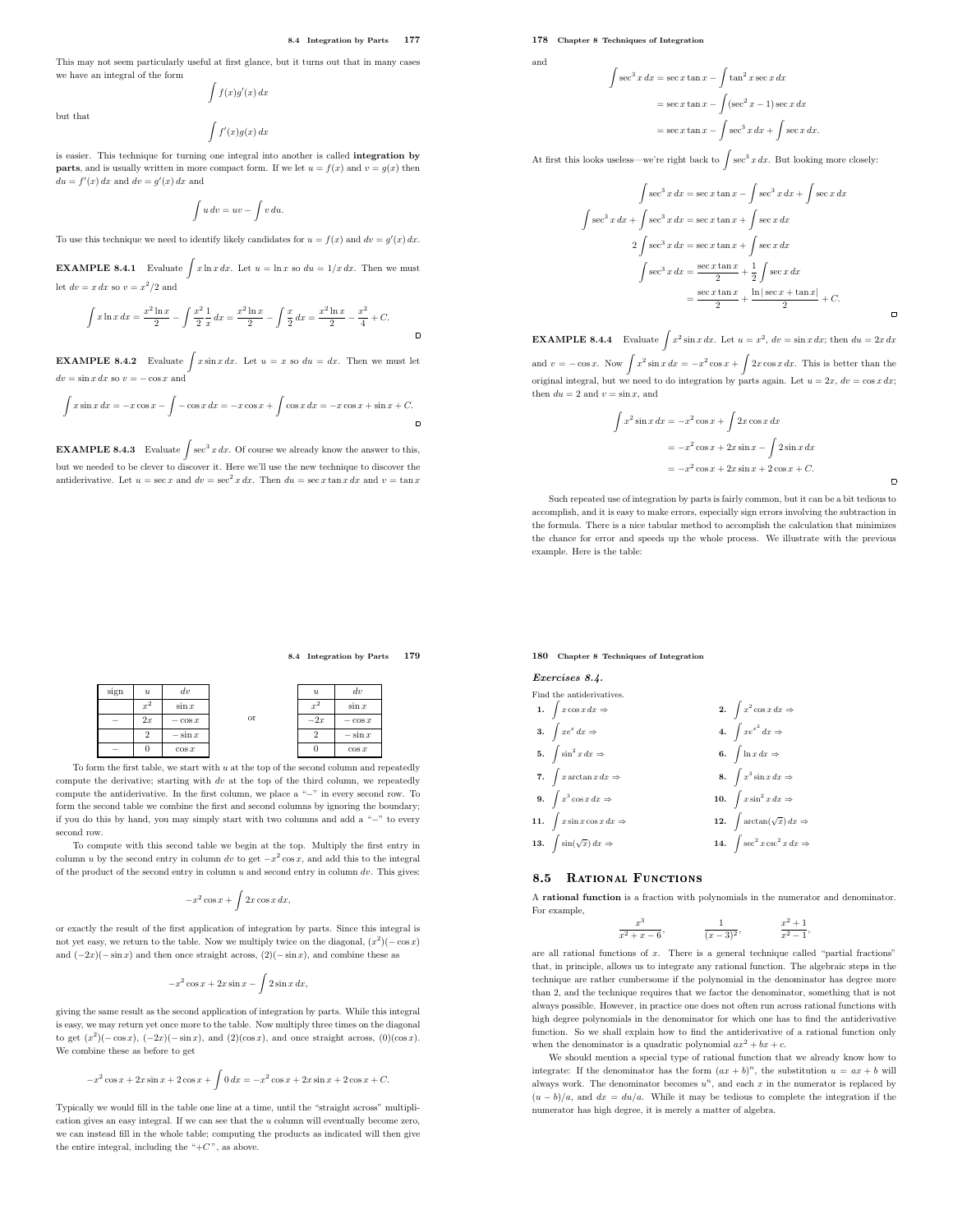**EXAMPLE 8.5.1** Find  $\int \frac{x^3}{(3-x^2)^3}$  $\frac{u}{(3-2x)^5}$  dx. Using the substitution  $u = 3 - 2x$  we get

$$
\int \frac{x^3}{(3-2x)^5} dx = \frac{1}{-2} \int \frac{\left(\frac{u-3}{2}\right)^3}{u^5} du = \frac{1}{16} \int \frac{u^3 - 9u^2 + 27u - 27}{u^5} du
$$
  
\n
$$
= \frac{1}{16} \int u^{-2} - 9u^{-3} + 27u^{-4} - 27u^{-5} du
$$
  
\n
$$
= \frac{1}{16} \left(\frac{u^{-1}}{-1} - \frac{9u^{-2}}{-2} + \frac{27u^{-3}}{-3} - \frac{27u^{-4}}{-4}\right) + C
$$
  
\n
$$
= \frac{1}{16} \left(\frac{(3-2x)^{-1}}{-1} - \frac{9(3-2x)^{-2}}{-2} + \frac{27(3-2x)^{-3}}{-3} - \frac{27(3-2x)^{-4}}{-4}\right) + C
$$
  
\n
$$
= -\frac{1}{16(3-2x)} + \frac{9}{32(3-2x)^2} - \frac{9}{16(3-2x)^3} + \frac{27}{64(3-2x)^4} + C
$$

We now proceed to the case in which the denominator is a quadratic polynomial. We can always factor out the coefficient of  $x^2$  and put it outside the integral, so we can assume that the denominator has the form  $x^2 + bx + c$ . There are three possible cases, depending on how the quadratic factors: either  $x^2 + bx + c = (x - r)(x - s), x^2 + bx + c = (x - r)^2$ , or it doesn't factor. We can use the quadratic formula to decide which of these we have, and to factor the quadratic if it is possible.

**EXAMPLE 8.5.2** Determine whether  $x^2 + x + 1$  factors, and factor it if possible. The quadratic formula tells us that  $x^2 + x + 1 = 0$  when

$$
x = \frac{-1 \pm \sqrt{1-4}}{2}.
$$

Since there is no square root of −3, this quadratic does not factor.

**EXAMPLE 8.5.3** Determine whether  $x^2 - x - 1$  factors, and factor it if possible. The quadratic formula tells us that  $x^2 - x - 1 = 0$  when

$$
x = \frac{1 \pm \sqrt{1+4}}{2} = \frac{1 \pm \sqrt{5}}{2}.
$$

Therefore

$$
x^{2} - x - 1 = \left(x - \frac{1 + \sqrt{5}}{2}\right)\left(x - \frac{1 - \sqrt{5}}{2}\right).
$$

### 182 Chapter 8 Techniques of Integration

If  $x^2 + bx + c = (x - r)^2$  then we have the special case we have already seen, that can be handled with a substitution. The other two cases require different approaches. If  $x^2 + bx + c = (x - r)(x - s)$ , we have an integral of the form

$$
\int \frac{p(x)}{(x-r)(x-s)} dx
$$

where  $p(x)$  is a polynomial. The first step is to make sure that  $p(x)$  has degree less than 2.

**EXAMPLE 8.5.4** Rewrite  $\int \frac{x^3}{(x-2)(x+3)} dx$  in terms of an integral with a numerator that has degree less than 2. To do this we use long division of polynomials to discover that

$$
\frac{x^3}{(x-2)(x+3)} = \frac{x^3}{x^2+x-6} = x-1+\frac{7x-6}{x^2+x-6} = x-1+\frac{7x-6}{(x-2)(x+3)},
$$
  
so  

$$
\int \frac{x^3}{(x-2)(x+3)} dx = \int x-1 dx + \int \frac{7x-6}{(x-2)(x+3)} dx.
$$

The first integral is easy, so only the second requires some work.

Now consider the following simple algebra of fractions:

$$
\frac{A}{x-r} + \frac{B}{x-s} = \frac{A(x-s) + B(x-r)}{(x-r)(x-s)} = \frac{(A+B)x - As - Br}{(x-r)(x-s)}.
$$

 $\blacksquare$ 

That is, adding two fractions with constant numerator and denominators  $(x-r)$  and  $(x-s)$ produces a fraction with denominator  $(x - r)(x - s)$  and a polynomial of degree less than 2 for the numerator. We want to reverse this process: starting with a single fraction, we want to write it as a sum of two simpler fractions. An example should make it clear how to proceed.

**EXAMPLE 8.5.5** Evaluate  $\int \frac{x^3}{(x-2)(x+3)} dx$ . We start by writing  $\frac{7x-6}{(x-2)(x+3)}$  as the sum of two fractions. We want to end up with

$$
\frac{7x-6}{(x-2)(x+3)} = \frac{A}{x-2} + \frac{B}{x+3}.
$$

If we go ahead and add the fractions on the right hand side we get

$$
\frac{7x-6}{(x-2)(x+3)} = \frac{(A+B)x+3A-2B}{(x-2)(x+3)}.
$$

So all we need to do is find A and B so that  $7x - 6 = (A + B)x + 3A - 2B$ , which is to say, we need  $7 = A + B$  and  $-6 = 3A - 2B$ . This is a problem you've seen before: solve a

### 184 Chapter 8 Techniques of Integration

Exercises 8.5.

 $\mathbf{1}$ .

3. <sup>Z</sup>

 $\overline{5}$ 

7. <sup>Z</sup>

 $\alpha$ 

Find the antiderivatives.  
\n1. 
$$
\int \frac{1}{4-x^2} dx \Rightarrow
$$
\n2. 
$$
\int \frac{x^4}{4-x^2} dx \Rightarrow
$$
\n3. 
$$
\int \frac{x^4}{x^2 + 10x + 25} dx \Rightarrow
$$
\n4. 
$$
\int \frac{x^2}{4-x^2} dx \Rightarrow
$$
\n5. 
$$
\int \frac{x^4}{4+x^2} dx \Rightarrow
$$
\n6. 
$$
\int \frac{x^2}{x^2 + 10x + 29} dx \Rightarrow
$$
\n7. 
$$
\int \frac{x^3}{4+x^2} dx \Rightarrow
$$
\n8. 
$$
\int \frac{1}{x^2 + 10x + 21} dx \Rightarrow
$$
\n9. 
$$
\int \frac{1}{2x^2 - x - 3} dx \Rightarrow
$$
\n10. 
$$
\int \frac{1}{x^2 + 3x} dx \Rightarrow
$$

#### 8.6 NUMERICAL INTEGRATION

We have now seen some of the most generally useful methods for discovering antiderivatives, and there are others. Unfortunately, some functions have no simple antiderivatives; in such cases if the value of a definite integral is needed it will have to be approximated. We will see two methods that work reasonably well and yet are fairly simple; in some cases more sophisticated techniques will be needed.

Of course, we already know one way to approximate an integral: if we think of the integral as computing an area, we can add up the areas of some rectangles. While this is quite simple, it is usually the case that a large number of rectangles is needed to get acceptable accuracy. A similar approach is much better: we approximate the area under a curve over a small interval as the area of a trapezoid. In figure 8.6.1 we see an area under a curve approximated by rectangles and by trapezoids; it is apparent that the trapezoids give a substantially better approximation on each subinterval.



Figure 8.6.1 Approximating an area with rectangles and with trapezoids. (AP)

As with rectangles, we divide the interval into n equal subintervals of length  $\Delta x$ . A typical trapezoid is pictured in figure 8.6.2; it has area  $\frac{f(x_i) + f(x_{i+1})}{2} \Delta x$ . If we add up

### 8.5 Rational Functions 183

 $\overline{a}$ 

 $\overline{a}$ 

 $\overline{a}$ 

 $\Box$ 

system of two equations in two unknowns. There are many ways to proceed; here's one: If  $7 = A + B$  then  $B = 7 - A$  and so  $-6 = 3A - 2B = 3A - 2(7 - A) = 3A - 14 + 2A = 5A - 14$ . This is easy to solve for A:  $A = 8/5$ , and then  $B = 7 - A = 7 - 8/5 = 27/5$ . Thus

$$
\int \frac{7x-6}{(x-2)(x+3)} dx = \int \frac{8}{5} \frac{1}{x-2} + \frac{27}{5} \frac{1}{x+3} dx = \frac{8}{5} \ln|x-2| + \frac{27}{5} \ln|x+3| + C.
$$
 The answer to the original problem is now

$$
\int \frac{x^3}{(x-2)(x+3)} dx = \int x - 1 dx + \int \frac{7x - 6}{(x-2)(x+3)} dx
$$

$$
= \frac{x^2}{2} - x + \frac{8}{5} \ln|x-2| + \frac{27}{5} \ln|x+3| + C.
$$

Now suppose that  $x^2 + bx + c$  doesn't factor. Again we can use long division to ensure that the numerator has degree less than 2, then we complete the square.

**EXAMPLE 8.5.6** Evaluate  $\int \frac{x+1}{x^2+4x+8} dx$ . The quadratic denominator does not factor. We could complete the square and use a trigonometric substitution, but it is simpler to rearrange the integrand:

$$
\int \frac{x+1}{x^2+4x+8} dx = \int \frac{x+2}{x^2+4x+8} dx - \int \frac{1}{x^2+4x+8} dx.
$$

The first integral is an easy substitution problem, using  $u = x^2 + 4x + 8$ :

$$
\int \frac{x+2}{x^2+4x+8} dx = \frac{1}{2} \int \frac{du}{u} = \frac{1}{2} \ln|x^2+4x+8|.
$$

For the second integral we complete the square:

$$
x^{2} + 4x + 8 = (x + 2)^{2} + 4 = 4\left(\left(\frac{x + 2}{2}\right)^{2} + 1\right),
$$

making the integral

$$
\frac{1}{4} \int \frac{1}{\left(\frac{x+2}{2}\right)^2 + 1} dx.
$$

Using  $u = \frac{x+2}{2}$  $\frac{1}{2}$  we get

$$
\frac{1}{4}\int \frac{1}{\left(\frac{x+2}{2}\right)^2+1} dx = \frac{1}{4}\int \frac{2}{u^2+1} du = \frac{1}{2}\arctan\left(\frac{x+2}{2}\right).
$$
  
The final answer is now

answer is now  
\n
$$
\int \frac{x+1}{x^2+4x+8} dx = \frac{1}{2} \ln|x^2+4x+8| - \frac{1}{2} \arctan\left(\frac{x+2}{2}\right) + C.
$$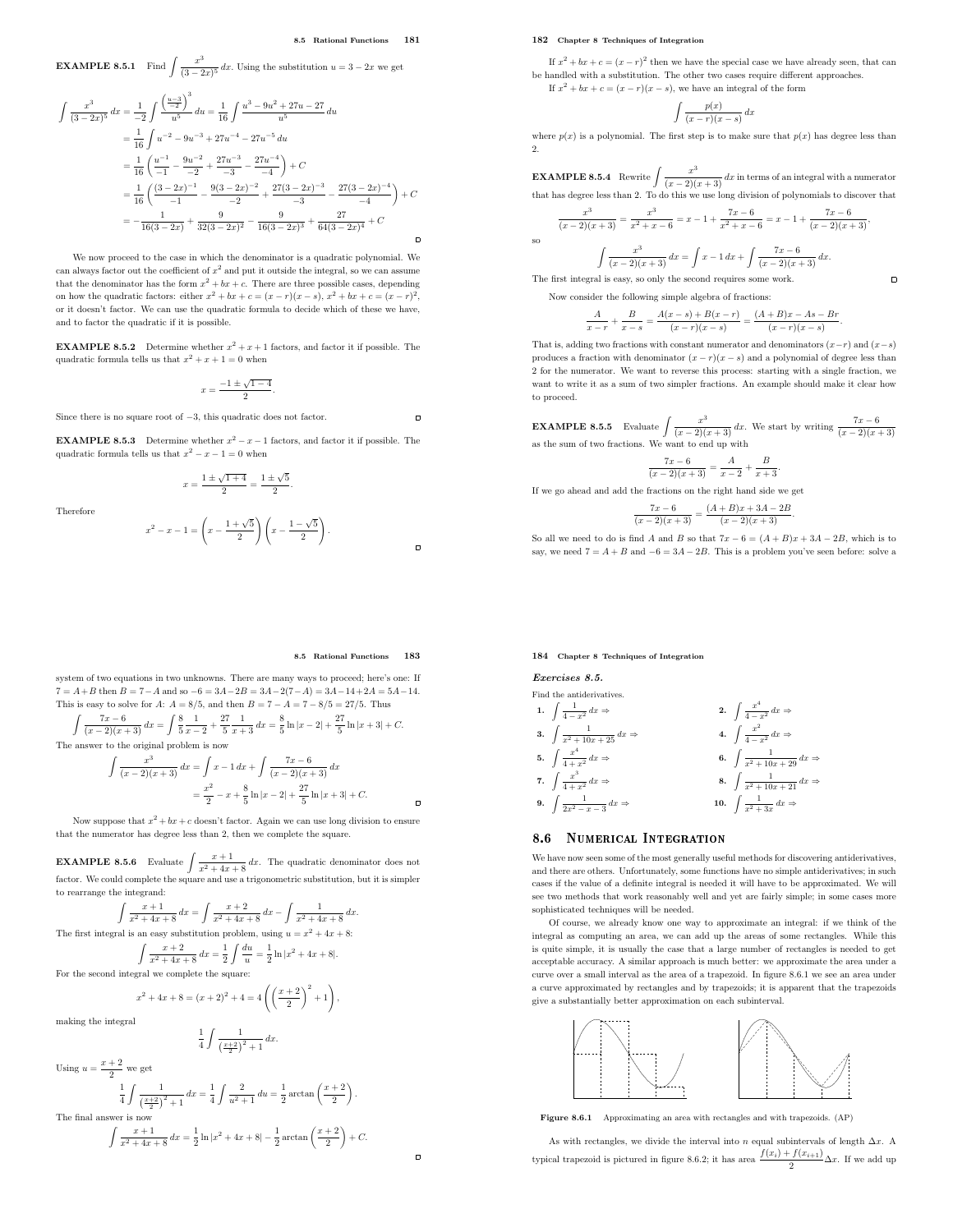the areas of all trapezoids we get

 $f(x)$ 

$$
\frac{x_0 + f(x_1)}{2} \Delta x + \frac{f(x_1) + f(x_2)}{2} \Delta x + \dots + \frac{f(x_{n-1}) + f(x_n)}{2} \Delta x =
$$

$$
\left(\frac{f(x_0)}{2} + f(x_1) + f(x_2) + \dots + f(x_{n-1}) + \frac{f(x_n)}{2}\right) \Delta x.
$$

This is usually known as the Trapezoid Rule. For a modest number of subintervals this is not too difficult to do with a calculator; a computer can easily do many subintervals.



Figure 8.6.2 A single trapezoid.

In practice, an approximation is useful only if we know how accurate it is; for example, we might need a particular value accurate to three decimal places. When we compute a particular approximation to an integral, the error is the difference between the approximation and the true value of the integral. For any approximation technique, we need an error estimate, a value that is guaranteed to be larger than the actual error. If A is an approximation and  $E$  is the associated error estimate, then we know that the true value of the integral is between  $A - E$  and  $A + E$ . In the case of our approximation of the integral, we want  $E = E(\Delta x)$  to be a function of  $\Delta x$  that gets small rapidly as  $\Delta x$  gets small. Fortunately, for many functions, there is such an error estimate associated with the trapezoid approximation.

**THEOREM 8.6.1** Suppose f has a second derivative  $f''$  everywhere on the interval  $[a, b]$ , and  $|f''(x)| \leq M$  for all x in the interval. With  $\Delta x = (b - a)/n$ , an error estimate for the trapezoid approximation is

$$
E(\Delta x) = \frac{b-a}{12}M(\Delta x)^{2} = \frac{(b-a)^{3}}{12n^{2}}M.
$$

Let's see how we can use this.

### 186 Chapter 8 Techniques of Integration

**EXAMPLE 8.6.2** Approximate  $\int_{0}^{1} e^{-x^2} dx$  to two decimal places. The second derivative of  $f = e^{-x^2}$  is  $(4x^2 - 2)e^{-x^2}$ , and it is not hard to see that on [0, 1],  $|(4x^2 - 2)e^{-x^2}| \le 2$ .

We begin by estimating the number of subintervals we are likely to need. To get two decimal places of accuracy, we will certainly need  $E(\Delta x) < 0.005$  or

$$
\frac{1}{12}(2)\frac{1}{n^2} < 0.005
$$
\n
$$
\frac{1}{6}(200) < n^2
$$
\n
$$
5.77 \approx \sqrt{\frac{100}{3}} < n
$$

With  $n = 6$ , the error estimate is thus  $1/6<sup>3</sup> < 0.0047$ . We compute the trapezoid approximation for six intervals:

$$
\left(\frac{f(0)}{2} + f(1/6) + f(2/6) + \dots + f(5/6) + \frac{f(1)}{2}\right) \frac{1}{6} \approx 0.74512.
$$

So the true value of the integral is between  $0.74512 - 0.0047 = 0.74042$  and  $0.74512 + 0.0047 = 0.74042$  $0.0047 = 0.74982$ . Unfortunately, the first rounds to 0.74 and the second rounds to 0.75. so we can't be sure of the correct value in the second decimal place; we need to pick a larger  $n.$  As it turns out, we need to go to  $n=12$  to get two bounds that both round to the same value, which turns out to be 0.75. For comparison, using 12 rectangles to approximate the area gives 0.7727, which is considerably less accurate than the approximation using six trapezoids.

In practice it generally pays to start by requiring better than the maximum possible error; for example, we might have initially required  $E(\Delta x) < 0.001$ , or

$$
\frac{1}{12}(2) \frac{1}{n^2} < 0.001
$$
\n
$$
\frac{1}{6}(1000) < n^2
$$
\n
$$
12.91 \approx \sqrt{\frac{500}{3}} < n
$$

 $\Box$ 

Had we immediately tried  $n = 13$  this would have given us the desired answer.

The trapezoid approximation works well, especially compared to rectangles, because the tops of the trapezoids form a reasonably good approximation to the curve when  $\Delta x$  is fairly small. We can extend this idea: what if we try to approximate the curve more closely,

188 Chapter 8 Techniques of Integration



Figure 8.6.3 A parabola (dashed) approximating a curve (solid). (AP)

**THEOREM 8.6.3** Suppose f has a fourth derivative  $f^{(4)}$  everywhere on the interval [a, b], and  $|f^{(4)}(x)| \leq M$  for all x in the interval. With  $\Delta x = (b - a)/n$ , an error estimate for Simpson's approximation is

$$
E(\Delta x) = \frac{b-a}{180} M (\Delta x)^4 = \frac{(b-a)^5}{180n^4} M.
$$

**EXAMPLE 8.6.4** Let us again approximate  $\int_0^1 e^{-x^2} dx$  to two decimal places. The fourth derivative of  $f = e^{-x^2}$  is  $(16x^2 - 48x^2 + 12)e^{-x^2}$ ; on [0, 1] this is at most 12 in absolute value. We begin by estimating the number of subintervals we are likely to need. To get two decimal places of accuracy, we will certainly need  $E(\Delta x) < 0.005$ , but taking a cue from our earlier example, let's require  $E(\Delta x) < 0.001$ :

$$
\frac{1}{180}(12)\frac{1}{n^4} < 0.001
$$

$$
\frac{200}{3} < n^4
$$

$$
2.86 \approx \sqrt[4]{\frac{200}{3}} < n
$$

So we try  $n = 4$ , since we need an even number of subintervals. Then the error estimate is  $12/180/4^4 < 0.0003$  and the approximation is

$$
(f(0) + 4f(1/4) + 2f(1/2) + 4f(3/4) + f(1))\frac{1}{3 \cdot 4} \approx 0.746855.
$$

So the true value of the integral is between 0.746855 − 0.0003 = 0.746555 and 0.746855 + 0.0003 = 0.7471555, both of which round to 0.75.  $0.0003 = 0.7471555$ , both of which round to 0.75.

8.6 Numerical Integration 187

by using something other than a straight line? The obvious candidate is a parabola: if we can approximate a short piece of the curve with a parabola with equation  $y = ax^2 + bx + c$ , we can easily compute the area under the parabola.

There are an infinite number of parabolas through any two given points, but only one through three given points. If we find a parabola through three consecutive points  $(x_i, f(x_i))$ ,  $(x_{i+1}, f(x_{i+1}))$ ,  $(x_{i+2}, f(x_{i+2}))$  on the curve, it should be quite close to the curve over the whole interval  $[x_i, x_{i+2}]$ , as in figure 8.6.3. If we divide the interval  $[a, b]$ into an even number of subintervals, we can then approximate the curve by a sequence of parabolas, each covering two of the subintervals. For this to be practical, we would like a simple formula for the area under one parabola, namely, the parabola through  $(x_i, f(x_i))$ ,  $(x_{i+1}, f(x_{i+1}))$ , and  $(x_{i+2}, f(x_{i+2}))$ . That is, we should attempt to write down the parabola  $y = ax^2 + bx + c$  through these points and then integrate it, and hope that the result is fairly simple. Although the algebra involved is messy, this turns out to be possible. The algebra is well within the capability of a good computer algebra system like Sage, so we will present the result without all of the algebra; you can see how to do it in this Sage worksheet.

To find the parabola, we solve these three equations for  $a, b$ , and  $c$ :

$$
f(x_i) = a(x_{i+1} - \Delta x)^2 + b(x_{i+1} - \Delta x) + c
$$

$$
f(x_{i+1}) = a(x_{i+1})^2 + b(x_{i+1}) + c
$$

$$
f(x_{i+2}) = a(x_{i+1} + \Delta x)^2 + b(x_{i+1} + \Delta x) + c
$$

Not surprisingly, the solutions turn out to be quite messy. Nevertheless, Sage can easily compute and simplify the integral to get

$$
\int_{x_{i+1}-\Delta x}^{x_{i+1}+\Delta x} ax^2 + bx + c \, dx = \frac{\Delta x}{3} (f(x_i) + 4f(x_{i+1}) + f(x_{i+2})).
$$

Now the sum of the areas under all parabolas is

$$
\frac{\Delta x}{3}(f(x_0) + 4f(x_1) + f(x_2) + f(x_2) + 4f(x_3) + f(x_4) + \dots + f(x_{n-2}) + 4f(x_{n-1}) + f(x_n)) =
$$
  

$$
\frac{\Delta x}{3}(f(x_0) + 4f(x_1) + 2f(x_2) + 4f(x_3) + 2f(x_4) + \dots + 2f(x_{n-2}) + 4f(x_{n-1}) + f(x_n)).
$$

This is just slightly more complicated than the formula for trapezoids; we need to remember the alternating 2 and 4 coefficients; note that  $n$  must be even for this to make sense. This approximation technique is referred to as Simpson's Rule.

As with the trapezoid method, this is useful only with an error estimate: